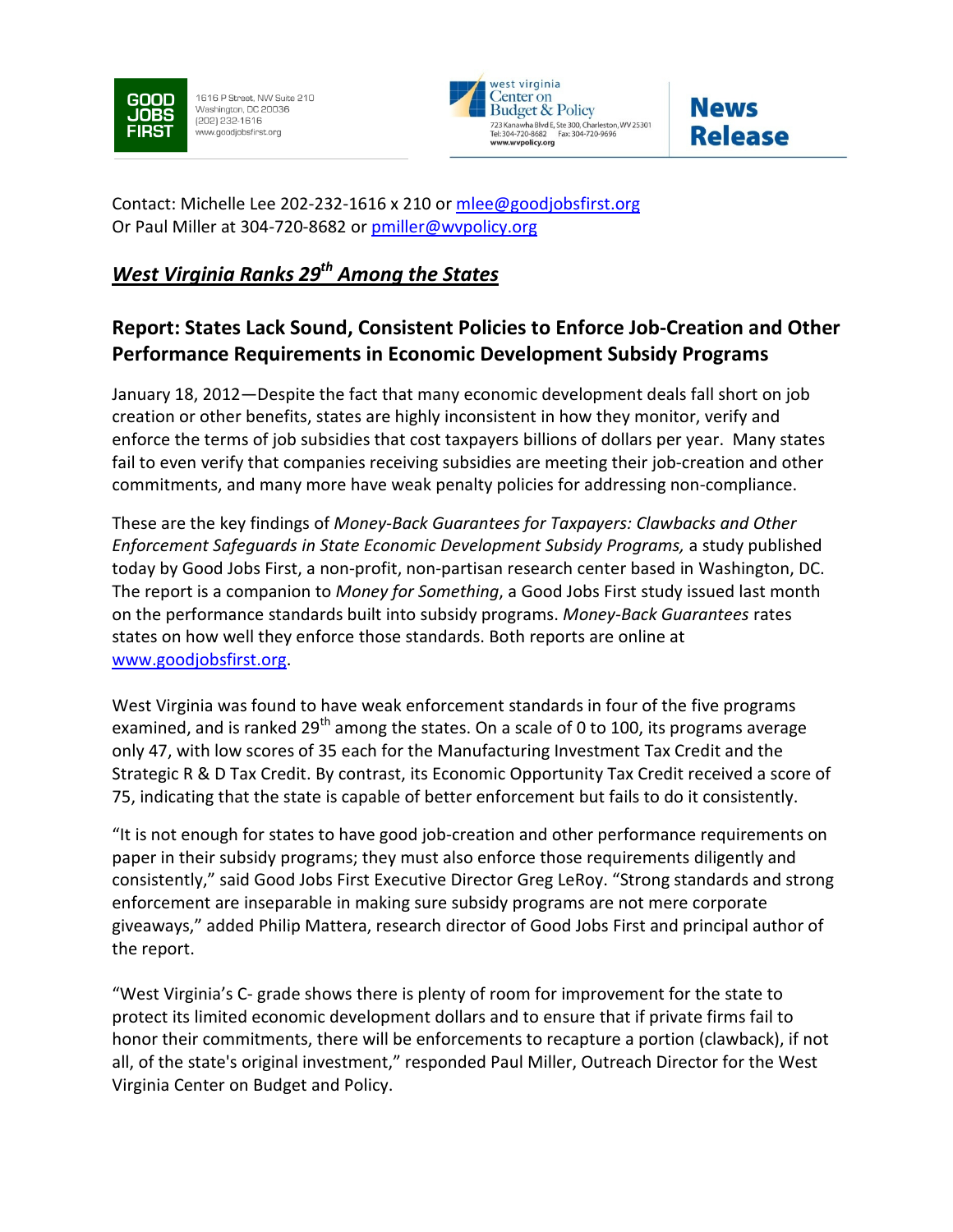"Workers know there isn't such a thing as a free lunch. Policymakers should consider several of the report's recommendations, including enactment of clawbacks, to ensure that the state gets what it pays for," said Miller.

"We already know what happens when the state fails to insure itself against failed promises of employers to provide good paying jobs with benefits. In 2009, the Center identified a number of subsidy abuses in its report, Money for Nothing: Do Business Subsides Create Jobs or Leave Workers in Dire Straits, which made several recommendations to help protect state taxpayer dollars from being abused," continued Miller.

Using a scoring system that combines performance standards and enforcements policies, Money-Back Guarantees rates 238 subsidy programs in the 50 states and the District of Columbia (the same sample used in Money for Something) on a scale of 0 to 100. The scores of the programs in each state are averaged to provide a state score. The report's key findings:

- Ninety percent (215 of 238) of the programs require companies receiving subsidies to report to state government agencies on job creation or other outcomes. Yet in 67 (or 31 percent) of those 215 programs, an agency does not independently verify the reported data. The District of Columbia and South Carolina have no performance verification in any of their five major programs examined.
- About three-quarters (178) of the programs contain a penalty provision of some kind, including recapture of benefits already provided and the recalibration or termination of future subsidies. An additional 41 programs are "performance-based," meaning that the company does not receive benefits until it has satisfied program requirements. But 19 programs (or 8 percent) have little or no recourse against companies that fail to deliver on their job creation and other promises.
- The penalty provisions in 84 of the 178 programs with penalties are weakened by the fact that their implementation is discretionary rather than mandatory or by the presence of various exceptions.
- Disclosure of enforcement data is a prime indicator of whether an agency is serious about dealing with non-compliance. But only 21 programs publish aggregate enforcement data; only 38 programs disclose the names of companies deemed to be out of compliance; and only 14 disclose the names of companies which have been penalized (and the dollar amounts).
- The states with the highest program scores are: Vermont (79), North Carolina (76), Nevada (74) and Maryland (70); those with the lowest averages are: the District of Columbia (4), Alaska (19) and North Dakota (30). Below is a table with each state's score and rank.
- While every state engages in at least minimal enforcement, practices vary greatly even within many states. Clearly, states know very well how to apply rigorous enforcement techniques but they often fail to do so consistently across their entire portfolio of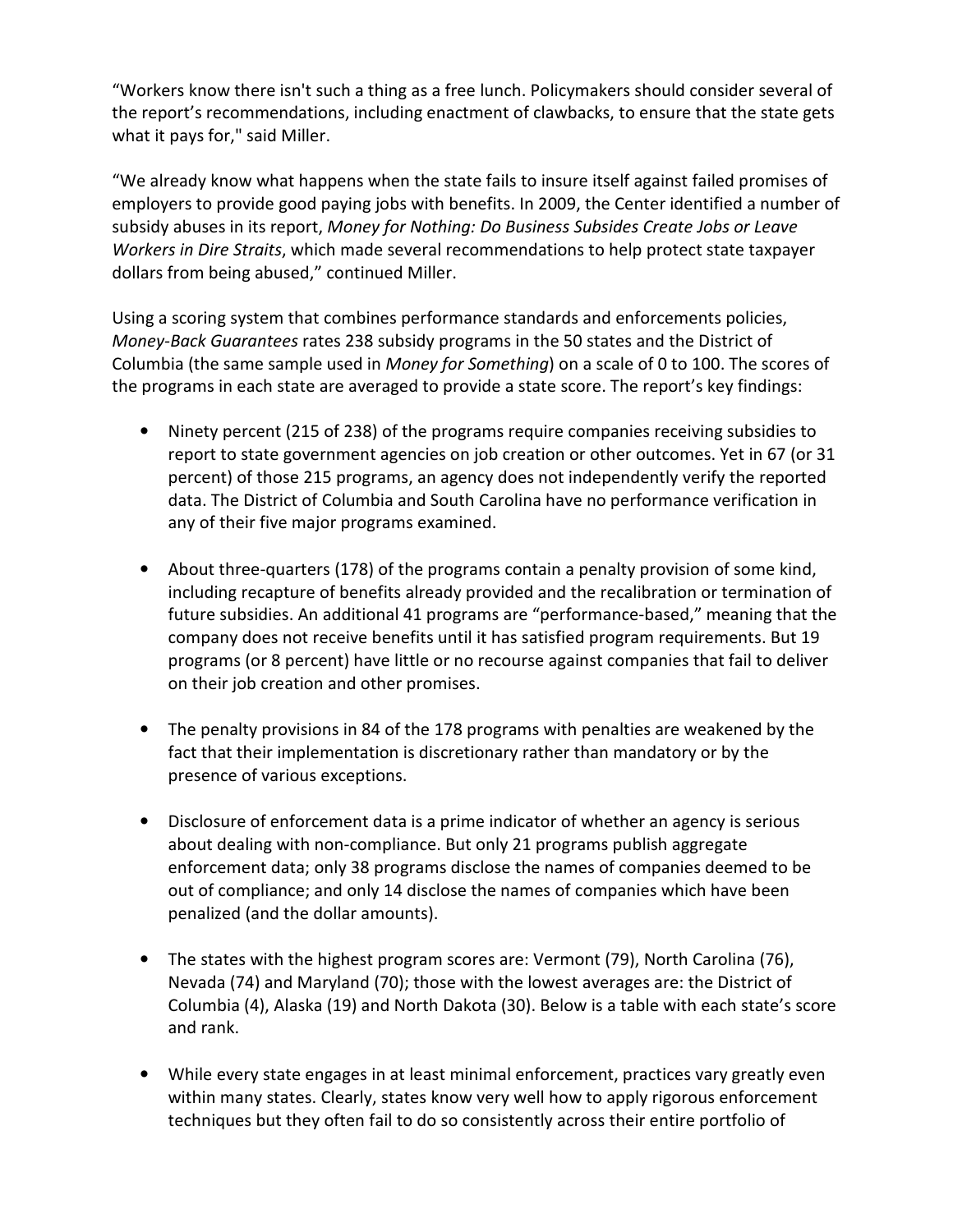subsidy programs.

• State economic development policies typically evolve over many years, so current administrations do not deserve all the credit or blame.

To best protect taxpayers, the study recommends:

- All recipients in all programs should be required to report to agencies on job creation, wages, benefits and other performance benchmarks—and those reports should be verified by agencies using techniques including cross-checking of company claims against separate reliable data sources such as unemployment insurance records.
- Agencies should penalize recipients found to be out of compliance, employing techniques such as recapture (clawbacks), recalibration of future benefits and rescission/termination of subsidy agreements. Programs that are performance-based should operate without penalties only if recipients are required to fulfill all programs requirements before receiving any subsidies.
- Penalty systems should be straightforward and consistent and not weakened by subjective exceptions or official discretion on whether to implement them. Agencies should publish detailed online data on their enforcement activities.